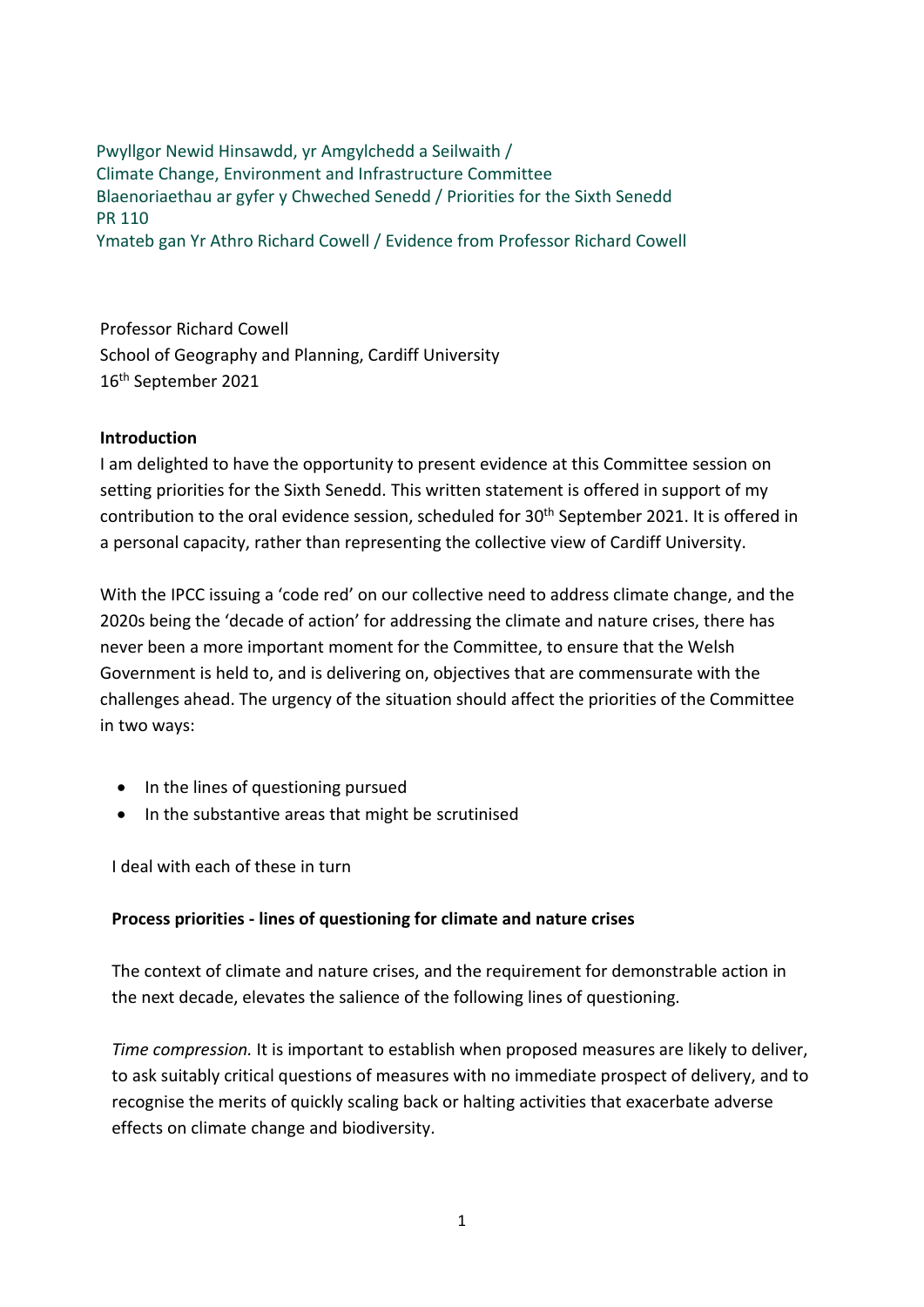*Comprehensiveness.* The need to achieve net zero elevates the importance of understanding the total climate and material effects of projects and policies - e.g. the embedded carbon of construction projects and the underlying resource demands – and bringing them into the frame.

The importance of recognising time compression, and looking at projects comprehensively, should recast the way in which infrastructure in particular is considered. Often, infrastructural agendas are characterised by shopping lists of 'must haves' and exhortations to deliver them faster. The requirement for rapid, demonstrable progress on climate change and biodiversity decline means that development-led shopping lists should be subject to closer scrutiny. It also means recognising the potential positive value of strategies that call a halt to potentially damaging infrastructure strategies – the Welsh Government's suspension of new roads scheme is a good example. It also means that policy strategies with few shortterm adverse impacts, and which act quickly, such as those reliant on efficiency (of energy or other resources) and behavioural change become of particular importance.

#### **Substantive areas**

In addition to these general points, I suggest the following substantive priorities.

## *1) A 'net zero' target for nature and a governance framework for delivering it*

The inception of 'net zero' legislation for climate change is one of the most important pieces of recent public policy. It attains this importance by deriving from science-informed goals of the environmental state we need to reach, by being specific and time limited, and by being backed by strong governance machinery that assist in holding governments to account. If the results are not always comfortable for government, this may be a sign that it is working.

A key priority is to provide the same for nature and biodiversity. Wales needs firm targets that are substantively meaningful, derived from the levels of biodiversity conservation that need to be achieved for long-term sustainability, with time frames that align with this. This means a departure from most conventional policy arrangements for nature conservation and policy, which tend to pursue incremental improvements from the status quo ex ante, and therefore often fall short. Effective targets also facilitate the work of oversight, scrutiny and regulatory action, for Wales's Future Generations Commission and proposed office of environmental protection. The EU, England and Scotland are to introduce legally binding nature-related targets, within the context of the forthcoming revision to the UN Convention on Biological Diversity. This priority also entails giving close scrutiny to 'proxy targets' that might not necessarily deliver the required environmental outcomes (e.g. for tree-planting, or simply increasing areas under protective designations).

## *2) Corporate ownership of nature/biodiversity targets*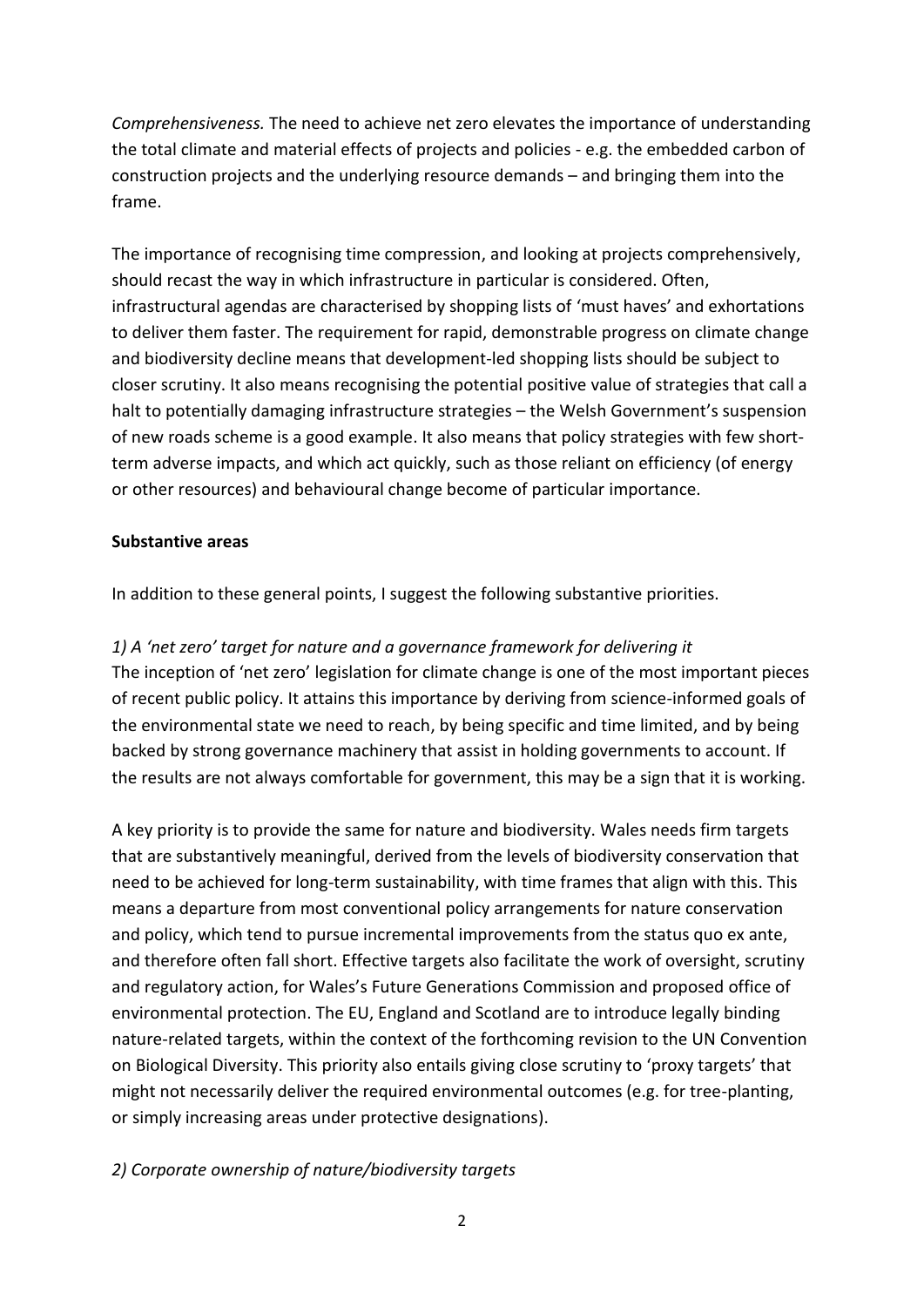Corporate 'ownership' of nature/biodiversity targets across Welsh Government is also critical, for example how firmly nature- and climate-related targets are instituted in the operation of the planning system, and how multiple departmental areas with land use responsibility work together. This matters because it is vital that planning decisions are taken which support the delivery of nature and biodiversity objectives; ditto other, infrastructural sectors like transport, and systems of agri-environment support. But it is also matters when it comes to how nature restoration and enhancement are financed. It may be that spatial planning provides an important arena for mapping key areas for action (Nature Networks, for example), but evidence shows that planning-related mechanisms like planning gain will fail to fund the levels of enhancement necessary to achieve the required environmental outcomes.

## *3) Looking for synergies between targets*

A key quality of more natural, green spaces is their potential multi-functionality or, to use a contemporary concept, their capacity to deliver multiple 'eco-system services'. Usually such multi-functionality is considered at the local, site-specific level. But, there is under-exploited traction in examining the synergies for nature/biodiversity between different strategic targets. To give some examples, nature/biodiversity could be the beneficiary of (i) more strongly precautionary, ecologically-led approaches to reducing flood risk and climate change adaptation, or (ii) greater emphasis on land-based solutions to climate change (e.g. peatland carbon storage, afforestation).

In addition to the above, there are a number of complex policy areas where decisions taken in the next few years may affect future carbon 'lock-in' for Wales for decades ahead.

## *4) The appropriate role for Hydrogen in future energy systems*

One pressing debate concerns the role of Hydrogen, as an energy source that can substitute for fossil fuels. Given the different carbon balances associated with 'green' (renewable energy-derived) and 'blue' hydrogen, and the specific set of risks associated with hydrogen, it is vital to scrutinise what roles hydrogen might and should play in future energy systems. As with previous energy questions, there is a risk that the approach in Wales is to see hydrogen purely in terms of jobs-generating investments, and to be relatively mute on these strategic environmental and energy system questions.

## *5) Decarbonising heating in buildings*

With the UK government prevaricating on whether and when to ban the installation of gas boilers on new homes, the challenges of retrofitting existing buildings' heating systems, and evolving debates about the relative merits of all-electric solutions or substituting hydrogen for natural gas, it is vital to accelerate informed, Wales-level dialogue on this issue, and to put the Welsh Government's approach under scrutiny. Despite its centrality to 'net zero',